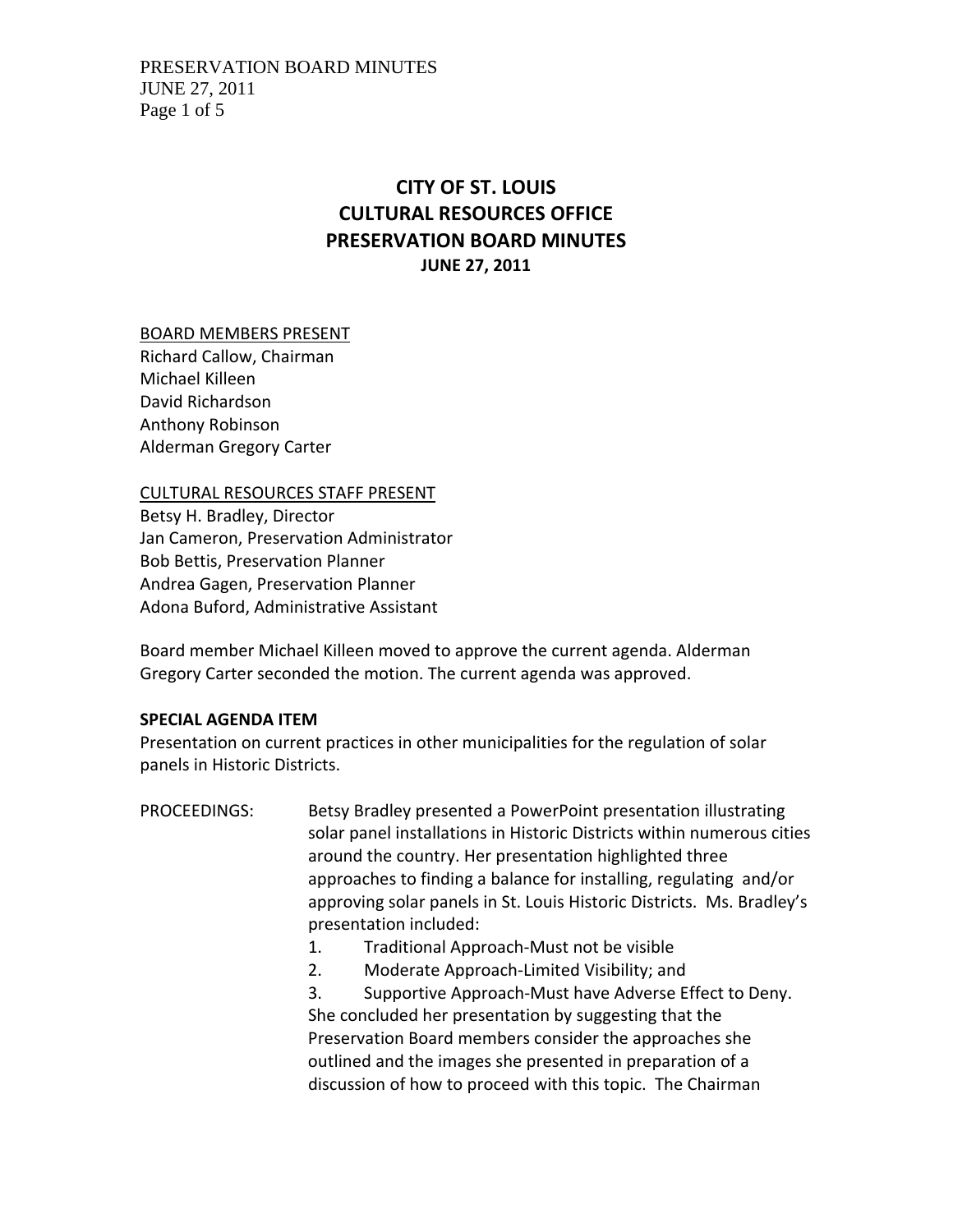# PRESERVATION BOARD MINUTES JUNE 27, 2011 Page 2 of 5

suggested that the regulation of solar panels be discussed at the next Board Meeting.

## **PRELIMINARY REVIEWS**

| А.                       | 2011.0918 | <b>1710 CARROLL STREET</b>                | LAFAYETTE SQUARE HISTORIC DISTRICT                                                                                                                                                                                                                                                                                                                                                                                                                                                                                                                                                                                                                                                                                                                  |  |
|--------------------------|-----------|-------------------------------------------|-----------------------------------------------------------------------------------------------------------------------------------------------------------------------------------------------------------------------------------------------------------------------------------------------------------------------------------------------------------------------------------------------------------------------------------------------------------------------------------------------------------------------------------------------------------------------------------------------------------------------------------------------------------------------------------------------------------------------------------------------------|--|
| Owner/Applicant:         |           | Diversified Real Estate Group-John Muller |                                                                                                                                                                                                                                                                                                                                                                                                                                                                                                                                                                                                                                                                                                                                                     |  |
| <b>RESIDENTIAL PLAN:</b> |           | vacant lot.                               | Preliminary Review to construct a single-family dwelling on a                                                                                                                                                                                                                                                                                                                                                                                                                                                                                                                                                                                                                                                                                       |  |
| PROCEEDINGS:             |           | this and submitted a Model Example.       | Jan Cameron presented a PowerPoint presentation illustrating the<br>site and surrounding area. She recommended that the<br>Preservation Board grant preliminary approval to the project<br>concept, and that the Board direct the developer to continue to<br>work with the Cultural Resources Office staff to refine elements<br>and details of the design. Ms. Cameron stated that the proposal<br>appears to comply with the existing District Standards. She stated<br>that the Lafayette Square Restoration Group requested that his<br>new design follow a Historic Model Example, which will be<br>required in the district's revised historic standards document that<br>is nearly ready for the Board's consideration. The owner agreed to |  |
|                          |           | design with the Cultural Resources staff. | John Muller of Diversified Real Estate Group testified on his own<br>behalf. He stated that he is willing to refine the details of this                                                                                                                                                                                                                                                                                                                                                                                                                                                                                                                                                                                                             |  |
|                          |           | testified in support of the project.      | Keith Houghton of the Lafayette Square Restoration Group                                                                                                                                                                                                                                                                                                                                                                                                                                                                                                                                                                                                                                                                                            |  |
| <b>FINDINGS OF FACT:</b> |           | following:                                | The Preservation Board found that the design complies with the<br>current historic district standards, with the exception of the                                                                                                                                                                                                                                                                                                                                                                                                                                                                                                                                                                                                                    |  |
|                          |           | the Model Example submitted;              | a.) the sizes of the openings on the front elevation do not follow                                                                                                                                                                                                                                                                                                                                                                                                                                                                                                                                                                                                                                                                                  |  |
|                          |           | Example; and                              | b.) the height of the cornice does not reflect that of the Model                                                                                                                                                                                                                                                                                                                                                                                                                                                                                                                                                                                                                                                                                    |  |
|                          |           |                                           | c.) the east elevation, facing Dolman Street, is a Public Façade<br>under the definition in the Ordinance which requires that<br>openings comprise a minimum of 25% of the wall surface. There<br>are currently no openings proposed for this elevation.                                                                                                                                                                                                                                                                                                                                                                                                                                                                                            |  |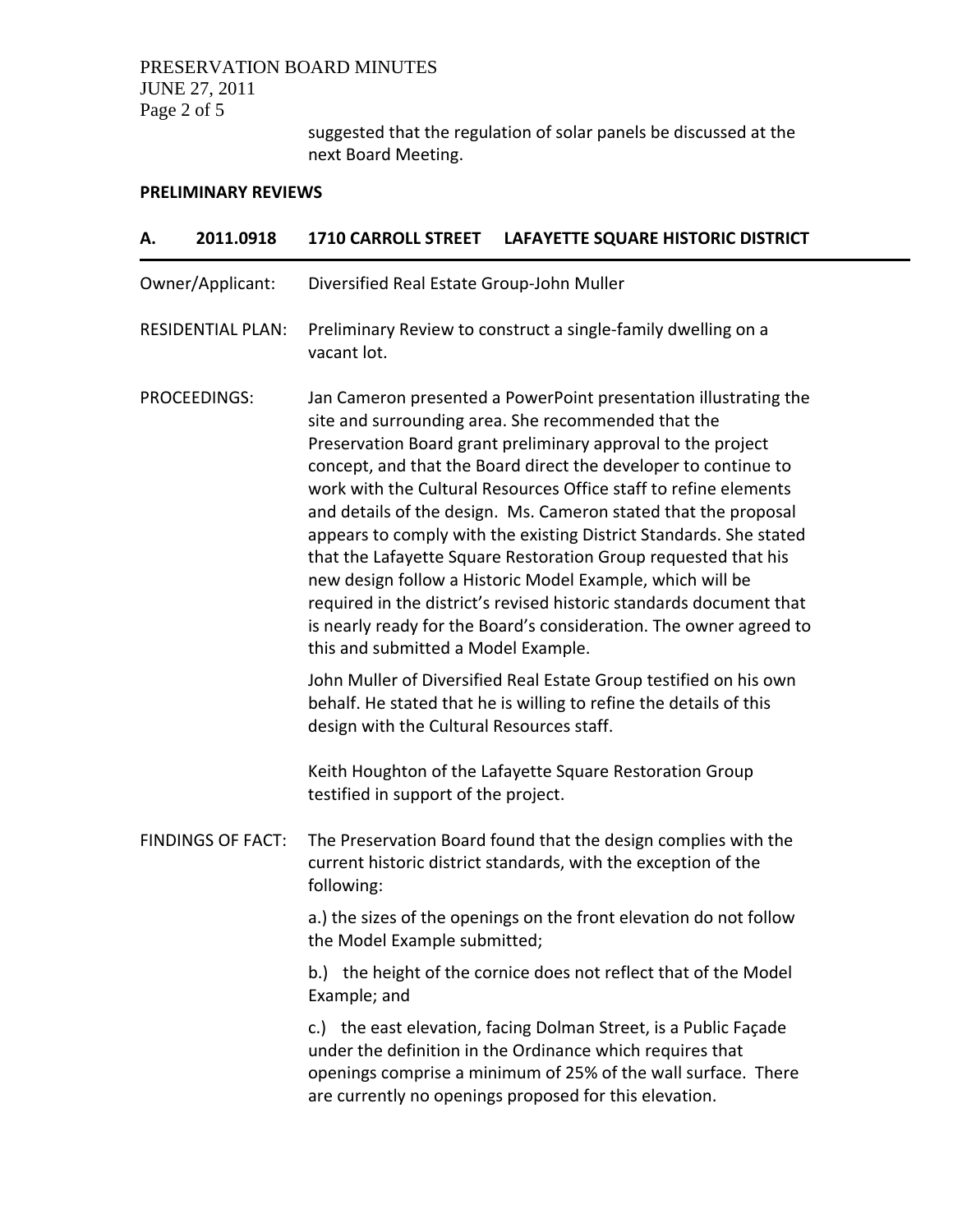ACTION: It was the decision of the Preservation Board to grant preliminary approval of the project concept with the condition that Mr. Muller work with the Cultural Resources Office staff to refine the elements including but not limited to the windows of the front façade and the proportions thereof, as well as requiring windows on the east elevation in accordance with the Lafayette Square Code. The motion was made by Board Member Richardson and seconded by Alderman Carter. The motion passed unanimously.

#### **B. 2011.0978 800, 802 & 804 ANN SOULARD HISTORIC DISTRICT**

| Owner:<br>Applicant:     | <b>Kevin King</b><br>Johnson Architectural Services- Laura Johnson                                                                                                                                                                                                                                                                                                                                                                                                                                                              |
|--------------------------|---------------------------------------------------------------------------------------------------------------------------------------------------------------------------------------------------------------------------------------------------------------------------------------------------------------------------------------------------------------------------------------------------------------------------------------------------------------------------------------------------------------------------------|
| <b>RESIDENTIAL PLAN:</b> | Preliminary Review to construct three (3) attached houses on a<br>vacant lot.                                                                                                                                                                                                                                                                                                                                                                                                                                                   |
| <b>PROCEEDINGS:</b>      | Jan Cameron presented a PowerPoint presentation illustrating the<br>site and surrounding area. At the request of the Cultural Resources<br>Office staff, the architect revised the slope of the buildings' roofs and<br>has explored ways of screening the desired pre-fabricated egress<br>windows on the front elevations to blend them into the fabric of the<br>historic street. The staff believed that those changes will satisfy the<br>requirements of the Soulard Historic District Standards for new<br>construction. |
|                          | Ms. Cameron recommended that the Preservation Board grant<br>preliminary approval with the stipulation that final construction<br>documents and exterior materials are reviewed and approved by the<br><b>Cultural Resources Office staff.</b>                                                                                                                                                                                                                                                                                  |
|                          | She submitted into the record letters from the Soulard<br>Restoration Group in support of the project with stipulations and<br>a letter from Alderwoman Phyllis Young in support of the project.                                                                                                                                                                                                                                                                                                                                |
|                          | Laura Johnson of Johnson Architectural Services and Kevin King,<br>owner of the property, testified on behalf of the project. Ms.<br>Johnson showed drawings of the revisions to the width of the<br>balcony and appearance of the balcony door on the center<br>building as mentioned by the LSRG.                                                                                                                                                                                                                             |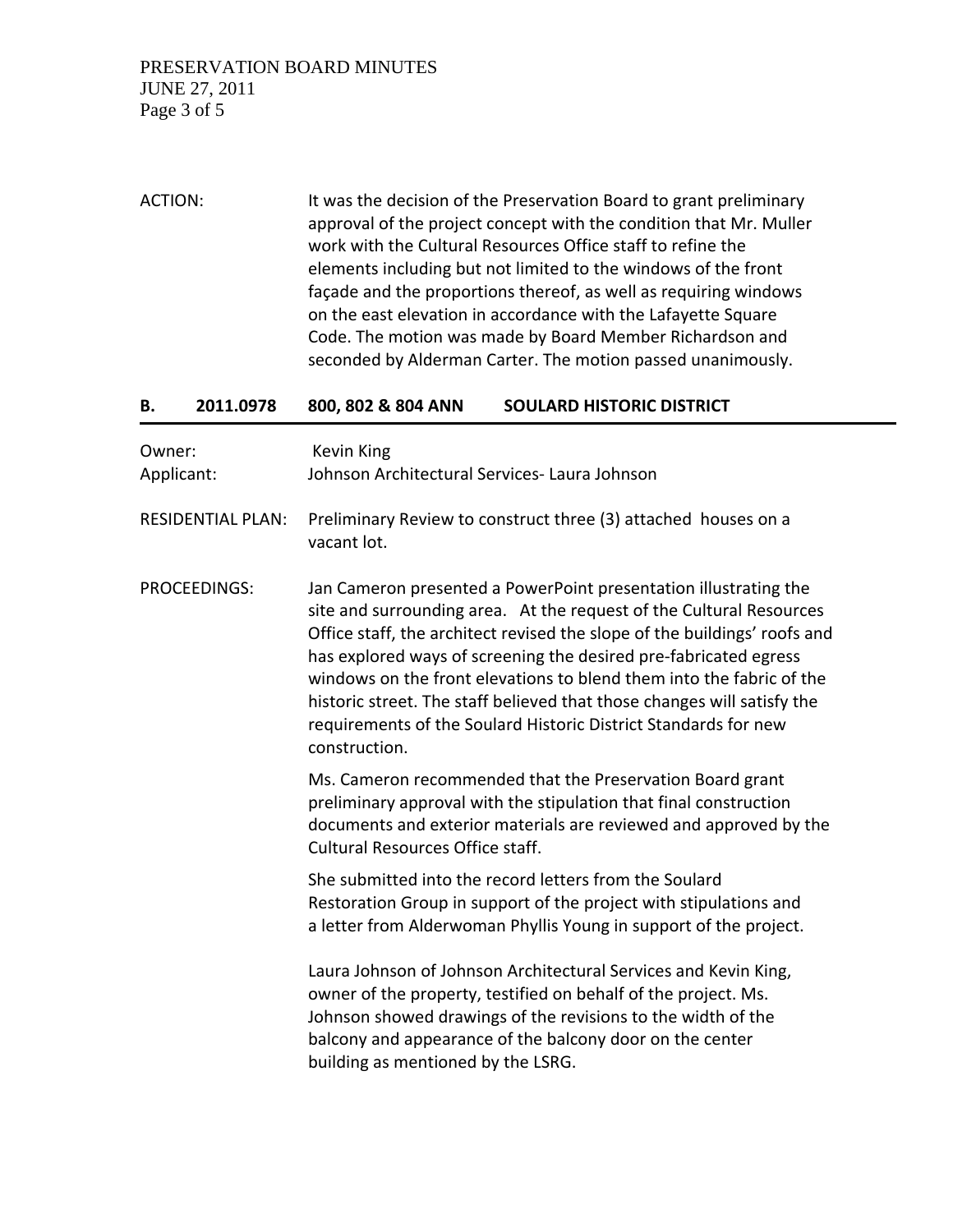PRESERVATION BOARD MINUTES JUNE 27, 2011 Page 4 of 5

| FINDINGS OF FACT: | The Preservation Board found that:<br>a.) the three proposed buildings comply with the Soulard<br>Historic District Standards;                                                                                                                                                                                                                                                                                         |
|-------------------|------------------------------------------------------------------------------------------------------------------------------------------------------------------------------------------------------------------------------------------------------------------------------------------------------------------------------------------------------------------------------------------------------------------------|
|                   | b.) solar panels are not addressed under the current standards;<br>and                                                                                                                                                                                                                                                                                                                                                 |
|                   | c.) the panels will not be visible from any street within the district,<br>only from the alley. They will be slightly visible from S. 7 <sup>th</sup> Street,<br>which is outside the historic district boundaries.                                                                                                                                                                                                    |
| ACTION:           | It was the decision of the Preservation Board to grant preliminary<br>approval to the project as submitted subject to the revised design<br>of the French door and to grant a variance for the solar panels on<br>the rear roof slope, as the panels are not visible from the street.<br>The motion was made by Board Member Michael Killeen. Mr.<br>Richardson seconded the motion. The motion passed<br>unanimously. |

#### **APPEAL OF STAFF DENIAL**

| C.                       | 2011.0803 | 1828 HICKORY ST.                                                                                                     | LAFAYETTE SQUARE HISTORIC DISTRICT                                                                                                                                                                                                                                                                                                                                                                                                                                                                                                                                                           |  |
|--------------------------|-----------|----------------------------------------------------------------------------------------------------------------------|----------------------------------------------------------------------------------------------------------------------------------------------------------------------------------------------------------------------------------------------------------------------------------------------------------------------------------------------------------------------------------------------------------------------------------------------------------------------------------------------------------------------------------------------------------------------------------------------|--|
| Owners:<br>Applicant:    |           | Michael P. & Joan M. Gerard<br>Renewal By Andersen - Jim Neal                                                        |                                                                                                                                                                                                                                                                                                                                                                                                                                                                                                                                                                                              |  |
| <b>RESIDENTIAL PLAN:</b> |           | Appeal of a staff denial of a building permit application to replace<br>seventeen (17) windows on the public façade. |                                                                                                                                                                                                                                                                                                                                                                                                                                                                                                                                                                                              |  |
| PROCEEDINGS:             |           | components for windows at Public Facades.                                                                            | Andrea Gagen presented a PowerPoint presentation illustrating<br>the site and surrounding area. She submitted into the record<br>Ordinances #64689, #62232, and the agenda. She stated that the<br>proposed windows are a composite material called "FiberX". Ms.<br>Gagen also stated that Ward 6 Alderwoman Kacie Starr Triplett<br>sent an email expressing her support for the project. Ms. Gagen<br>recommended that the Preservation Board uphold the staff's<br>denial as the proposed windows do not meet the Lafayette<br>Square Historic District standards, which allow only wood |  |
|                          |           |                                                                                                                      | Michael Gerard, property owner testified on his own behalf. He<br>stated that the proposed windows look, feel and act like wood<br>and are composed of a combination of wood and resin that is not                                                                                                                                                                                                                                                                                                                                                                                           |  |